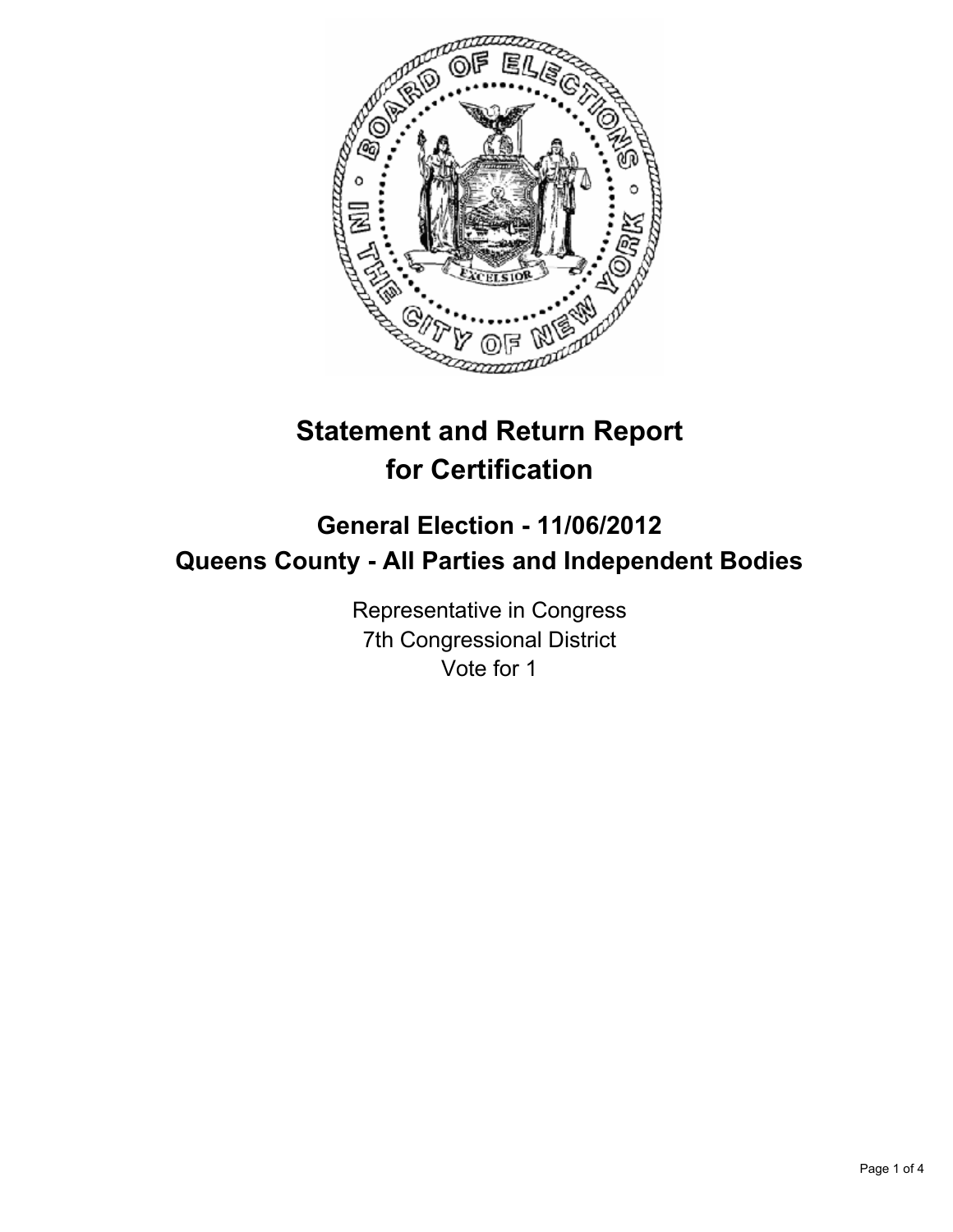

### **Assembly District 23**

| PUBLIC COUNTER                                           | 785   |
|----------------------------------------------------------|-------|
| <b>EMERGENCY</b>                                         | 0     |
| ABSENTEE/MILITARY                                        | 16    |
| FEDERAL                                                  | 5     |
| SPECIAL PRESIDENTIAL                                     | 0     |
| AFFIDAVIT                                                | 206   |
| <b>Total Ballots</b>                                     | 1,012 |
| Less - Inapplicable Federal/Special Presidential Ballots | 0     |
| <b>Total Applicable Ballots</b>                          | 1,012 |
| NYDIA M. VELAZQUEZ (DEMOCRATIC)                          | 678   |
| JAMES MURRAY (CONSERVATIVE)                              | 39    |
| NYDIA M. VELAZQUEZ (WORKING FAMILIES)                    | 16    |
| <b>Total Votes</b>                                       | 733   |
| Unrecorded                                               | 279   |

### **Assembly District 28**

| <b>PUBLIC COUNTER</b>                                    | 344      |
|----------------------------------------------------------|----------|
| <b>EMERGENCY</b>                                         | 0        |
| ABSENTEE/MILITARY                                        | 5        |
| <b>FEDERAL</b>                                           | 0        |
| <b>SPECIAL PRESIDENTIAL</b>                              | $\Omega$ |
| <b>AFFIDAVIT</b>                                         | 37       |
| <b>Total Ballots</b>                                     | 386      |
| Less - Inapplicable Federal/Special Presidential Ballots | 0        |
| <b>Total Applicable Ballots</b>                          | 386      |
| NYDIA M. VELAZQUEZ (DEMOCRATIC)                          | 296      |
| JAMES MURRAY (CONSERVATIVE)                              | 27       |
| NYDIA M. VELAZQUEZ (WORKING FAMILIES)                    | 11       |
| TEDDY CANTOS (WRITE-IN)                                  |          |
| <b>Total Votes</b>                                       | 335      |
| Unrecorded                                               | 51       |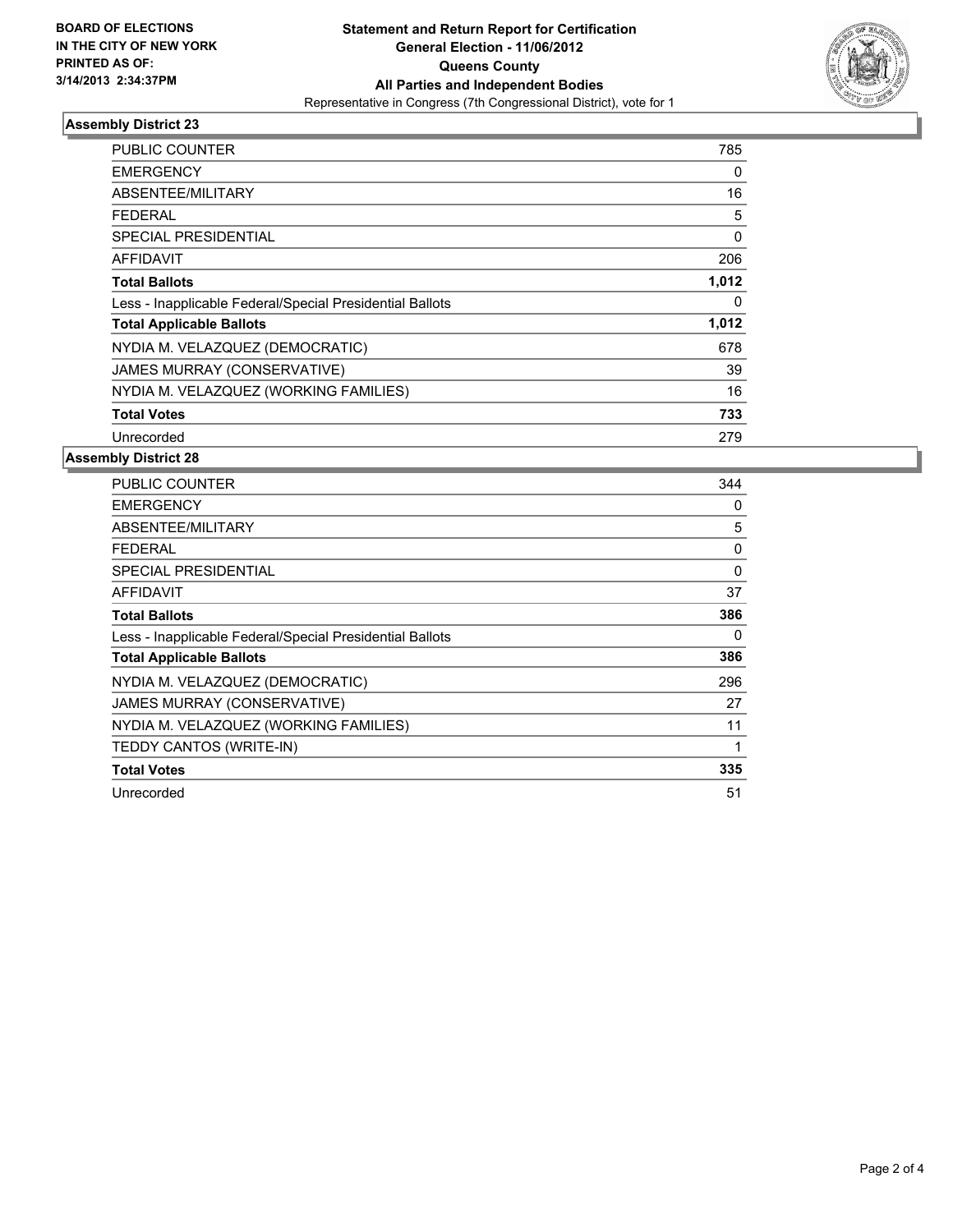

### **Assembly District 37**

| <b>PUBLIC COUNTER</b>                                    | 4,182          |
|----------------------------------------------------------|----------------|
| <b>EMERGENCY</b>                                         | 0              |
| ABSENTEE/MILITARY                                        | 62             |
| <b>FEDERAL</b>                                           | 24             |
| <b>SPECIAL PRESIDENTIAL</b>                              | $\Omega$       |
| <b>AFFIDAVIT</b>                                         | 484            |
| <b>Total Ballots</b>                                     | 4,752          |
| Less - Inapplicable Federal/Special Presidential Ballots | 0              |
| <b>Total Applicable Ballots</b>                          | 4,752          |
| NYDIA M. VELAZQUEZ (DEMOCRATIC)                          | 3,187          |
| JAMES MURRAY (CONSERVATIVE)                              | 413            |
| NYDIA M. VELAZQUEZ (WORKING FAMILIES)                    | 231            |
| ELI MANNING (WRITE-IN)                                   | 1              |
| ERIK DILAN (WRITE-IN)                                    | $\overline{2}$ |
| <b>GRACE MENG (WRITE-IN)</b>                             | 1              |
| RON PAUL (WRITE-IN)                                      | 1              |
| UNATTRIBUTABLE WRITE-IN (WRITE-IN)                       | $\overline{2}$ |
| <b>Total Votes</b>                                       | 3,838          |
| Unrecorded                                               | 914            |

### **Assembly District 38**

| <b>PUBLIC COUNTER</b>                                    | 14,880 |
|----------------------------------------------------------|--------|
| <b>EMERGENCY</b>                                         | 0      |
| ABSENTEE/MILITARY                                        | 238    |
| <b>FFDFRAL</b>                                           | 60     |
| <b>SPECIAL PRESIDENTIAL</b>                              | 0      |
| <b>AFFIDAVIT</b>                                         | 1,889  |
| <b>Total Ballots</b>                                     | 17,067 |
| Less - Inapplicable Federal/Special Presidential Ballots | 0      |
| <b>Total Applicable Ballots</b>                          | 17,067 |
| NYDIA M. VELAZQUEZ (DEMOCRATIC)                          | 12,178 |
| JAMES MURRAY (CONSERVATIVE)                              | 1,135  |
| NYDIA M. VELAZQUEZ (WORKING FAMILIES)                    | 550    |
| CHRIS HEDGES (WRITE-IN)                                  | 1      |
| DAN HALLORAN (WRITE-IN)                                  | 1      |
| ERIK DILAN (WRITE-IN)                                    | 1      |
| <b>GRACE MENG (WRITE-IN)</b>                             | 1      |
| LOUIS PADRON JR. (WRITE-IN)                              | 1      |
| MIKE NAUDUS (WRITE-IN)                                   | 1      |
| SASHA PIVORAROVA (WRITE-IN)                              | 1      |
| UNATTRIBUTABLE WRITE-IN (WRITE-IN)                       | 4      |
| <b>Total Votes</b>                                       | 13,874 |
| Unrecorded                                               | 3,193  |
|                                                          |        |